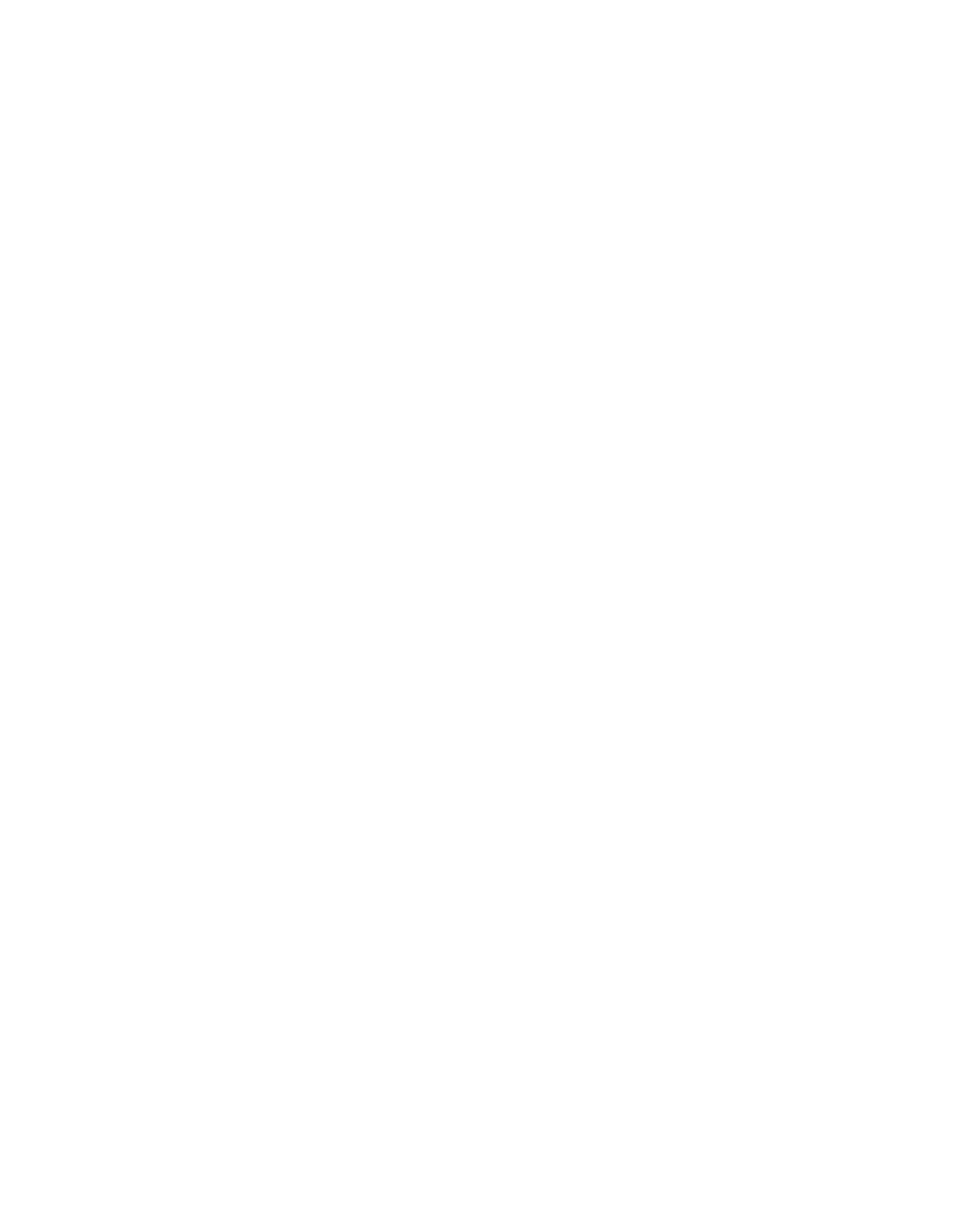#### **NACOGDOCHES COUNTY, TEXAS**  *TABLE OF CONTENTS*

|                                                                                                                                                                                                                          | Page |
|--------------------------------------------------------------------------------------------------------------------------------------------------------------------------------------------------------------------------|------|
| Independent Auditor's Report on Internal Control Over Financial Reporting and on<br>Compliance and Other Matters Based on an Audit of Financial Statements Performed<br>in Accordance with Government Auditing Standards |      |
| Independent Auditor's Report on Compliance for Each Major Federal Program; Report<br>on Internal Control Over Compliance; and Report on Schedule of Expenditures of<br>Federal Awards Required by the Uniform Guidance   | 3    |
| Schedule of Findings and Questioned Costs                                                                                                                                                                                | 6    |
| Schedule of Expenditures of Federal Awards                                                                                                                                                                               | 8    |
| Notes to Schedule of Expenditures of Federal Awards                                                                                                                                                                      | 9    |
| Summary Schedule of Prior Audit Findings                                                                                                                                                                                 | 10   |
| Corrective Action Plan                                                                                                                                                                                                   | 11   |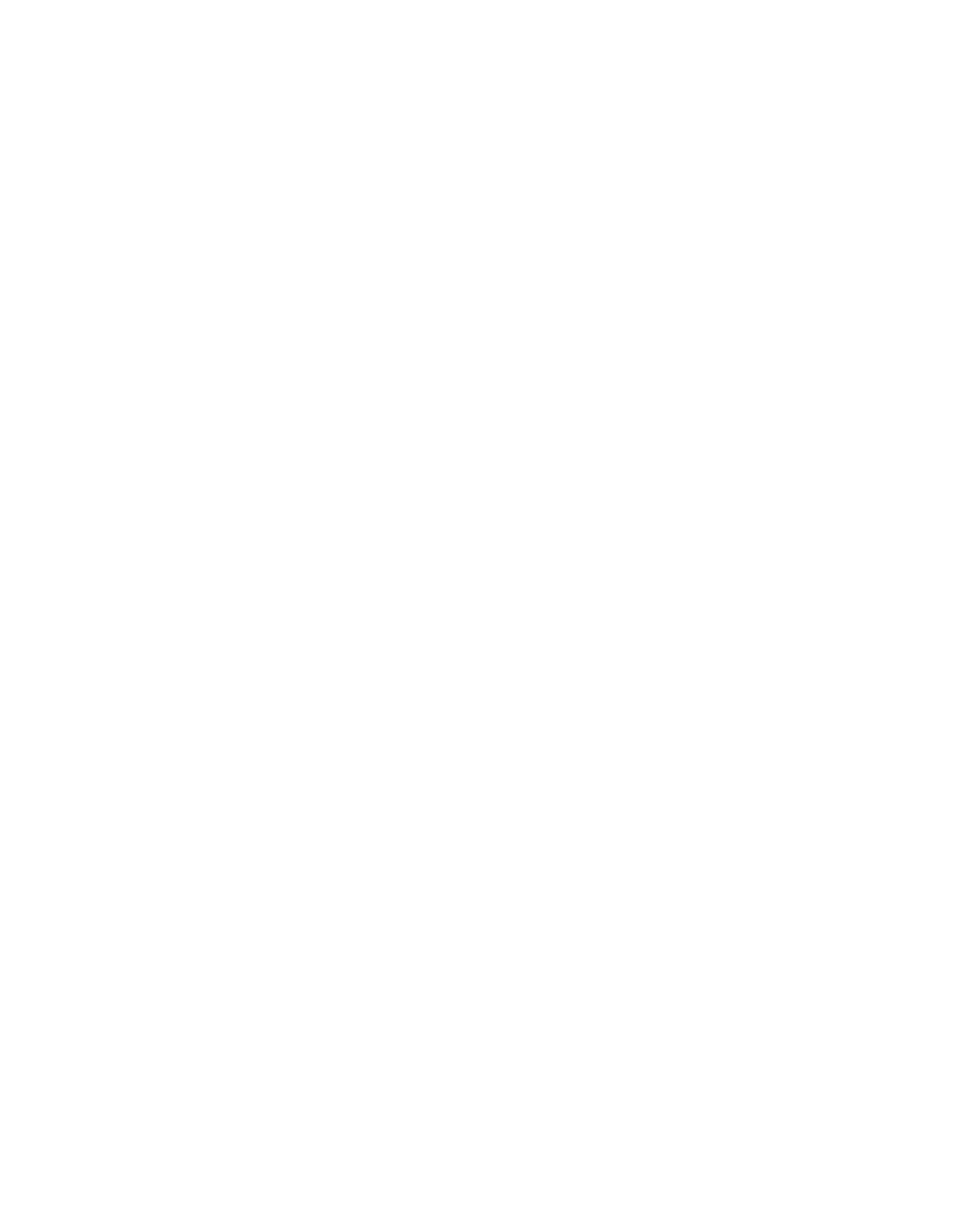

*Houston Office* 3737 Buffalo Speedway Suite 1600 Houston, Texas 77098 713.621.1515 Main

whitleypenn.com

## **INDEPENDENT AUDITOR'S REPORT ON INTERNAL CONTROL OVER FINANCIAL REPORTING AND ON COMPLIANCE AND OTHER MATTERS BASED ON AN AUDIT OF FINANCIAL STATEMENTS PERFORMED IN ACCORDANCE WITH** *GOVERNMENT AUDITING STANDARDS*

To the Honorable County Commissioners' Court Nacogdoches County, Texas

We have audited, in accordance with the auditing standards generally accepted in the United States of America and the standards applicable to financial audits contained in *Government Auditing Standards* issued by the Comptroller General of the United States, the financial statements of the governmental activities, each major fund, and the aggregate remaining fund information of Nacogdoches County (the "County"), as of and for the year ended September 30, 2020, and the related notes to the financial statements, which collectively comprise the County's basic financial statements, and have issued our report thereon dated March 31, 2021.

#### **Internal Control over Financial Reporting**

In planning and performing our audit of the financial statements, we considered the County's internal control over financial reporting (internal control) as a basis for designing audit procedures that are appropriate in the circumstances for the purpose of expressing our opinions on the financial statements, but not for the purpose of expressing an opinion on the effectiveness of the County's internal control. Accordingly, we do not express an opinion on the effectiveness of the County's internal control.

A *deficiency in internal control* exists when the design or operation of a control does not allow management or employees, in the normal course of performing their assigned functions, to prevent, or detect and correct, misstatements on a timely basis. A *material weakness* is a deficiency, or a combination of deficiencies, in internal control, such that there is a reasonable possibility that a material misstatement of the entity's financial statements will not be prevented, or detected and corrected on a timely basis. A *significant deficiency* is a deficiency, or a combination of deficiencies, in internal control that is less severe than a material weakness, yet important enough to merit attention by those charged with governance.

Our consideration of internal control was for the limited purpose described in the first paragraph of this section and was not designed to identify all deficiencies in internal control that might be material weaknesses or significant deficiencies. Given these limitations, during our audit we did not identify any deficiencies in internal control that we consider to be material weaknesses. However, material weaknesses may exist that have not been identified.

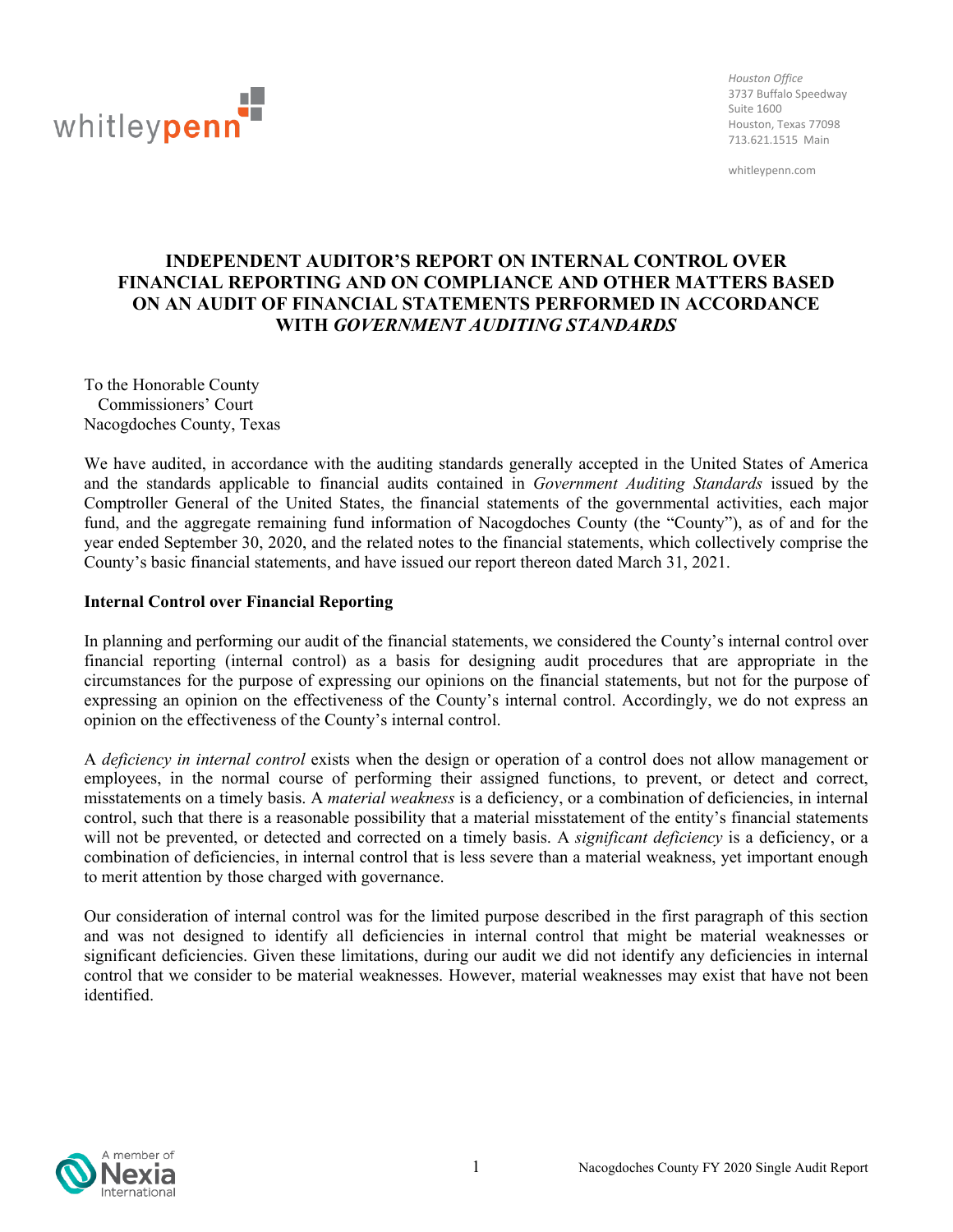To the Honorable County Commissioners' Court Nacogdoches County, Texas

#### **Compliance and Other Matters**

As part of obtaining reasonable assurance about whether the County's financial statements are free from material misstatement, we performed tests of its compliance with certain provisions of laws, regulations, contracts, and grant agreements, noncompliance with which could have a direct and material effect on the financial statements. However, providing an opinion on compliance with those provisions was not an objective of our audit, and accordingly, we do not express such an opinion. The results of our tests disclosed no instances of noncompliance or other matters that are required to be reported under *Government Auditing Standards*.

#### **Purpose of this Report**

The purpose of this report is solely to describe the scope of our testing of internal control and compliance and the results of that testing, and not to provide an opinion on the effectiveness of the entity's internal control or on compliance. This report is an integral part of an audit performed in accordance with *Government Auditing Standards* in considering the entity's internal control and compliance. Accordingly, this communication is not suitable for any other purpose.

Whitley PEAN LLP

Houston, Texas March 31, 2021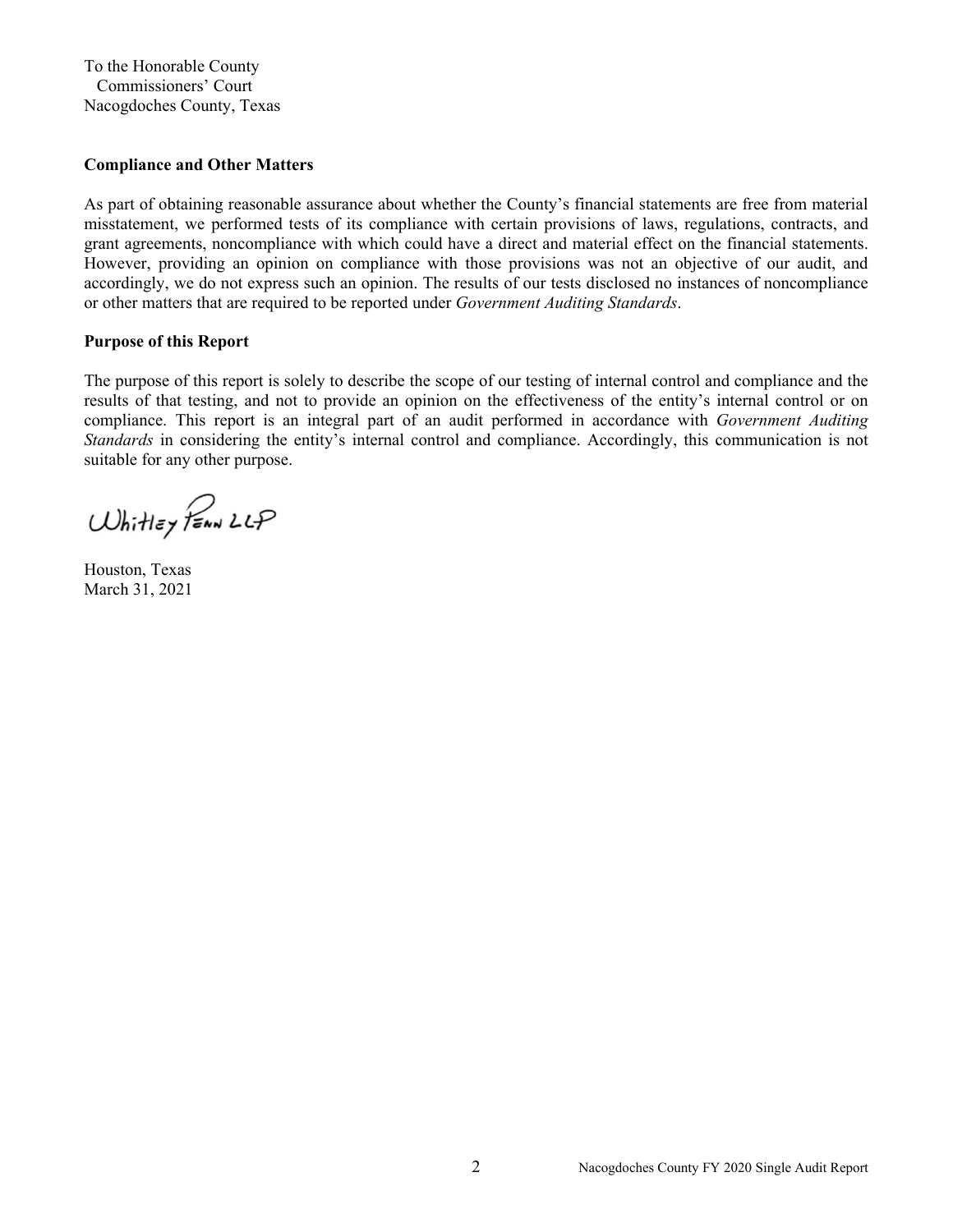

*Houston Office* 3737 Buffalo Speedway Suite 1600 Houston, Texas 77098 713.621.1515 Main

whitleypenn.com

## **INDEPENDENT AUDITOR'S REPORT ON COMPLIANCE FOR EACH MAJOR FEDERAL PROGRAM; REPORT ON INTERNAL CONTROL OVER COMPLIANCE; AND REPORT ON SCHEDULE OF EXPENDITURES OF FEDERAL AWARDS REQUIRED BY THE UNIFORM GUIDANCE**

To the Honorable County Commissioners' Court Nacogdoches County, Texas

#### **Report on Compliance for Each Major Federal Program**

We have audited Nacogdoches County' (the "County") compliance with the types of requirements described in the U.S. Office of Management and Budget (OMB) *Compliance Supplement* that could have a direct and material effect on each of the County's major federal programs for the year ended September 30, 2020. The County's major federal programs are identified in the summary of auditor's results section of the accompanying schedule of findings and questioned costs.

#### *Management's Responsibility*

Management is responsible for compliance with federal statutes, regulations, and terms and conditions of its federal awards applicable to its federal programs.

#### *Auditor's Responsibility*

Our responsibility is to express an opinion on compliance for each of the County's major federal programs based on our audit of the types of compliance requirements referred to above. We conducted our audit of compliance in accordance with auditing standards generally accepted in the United States of America; the standards applicable to financial audits contained in *Government Auditing Standards*, issued by the Comptroller General of the United States; and the audit requirements of Title 2 U.S. *Code of Federal Regulations* Part 200, *Uniform Administrative Requirements, Cost Principles, and Audit Requirements for Federal Awards* (Uniform Guidance). Those standards and the Uniform Guidance require that we plan and perform the audit to obtain reasonable assurance about whether noncompliance with the types of compliance requirements referred to above that could have a direct and material effect on a major federal program occurred. An audit includes examining, on a test basis, evidence about the County's compliance with those requirements and performing such other procedures as we considered necessary in the circumstances.

We believe that our audit provides a reasonable basis for our opinion on compliance for each major federal program. However, our audit does not provide a legal determination of the County's compliance.

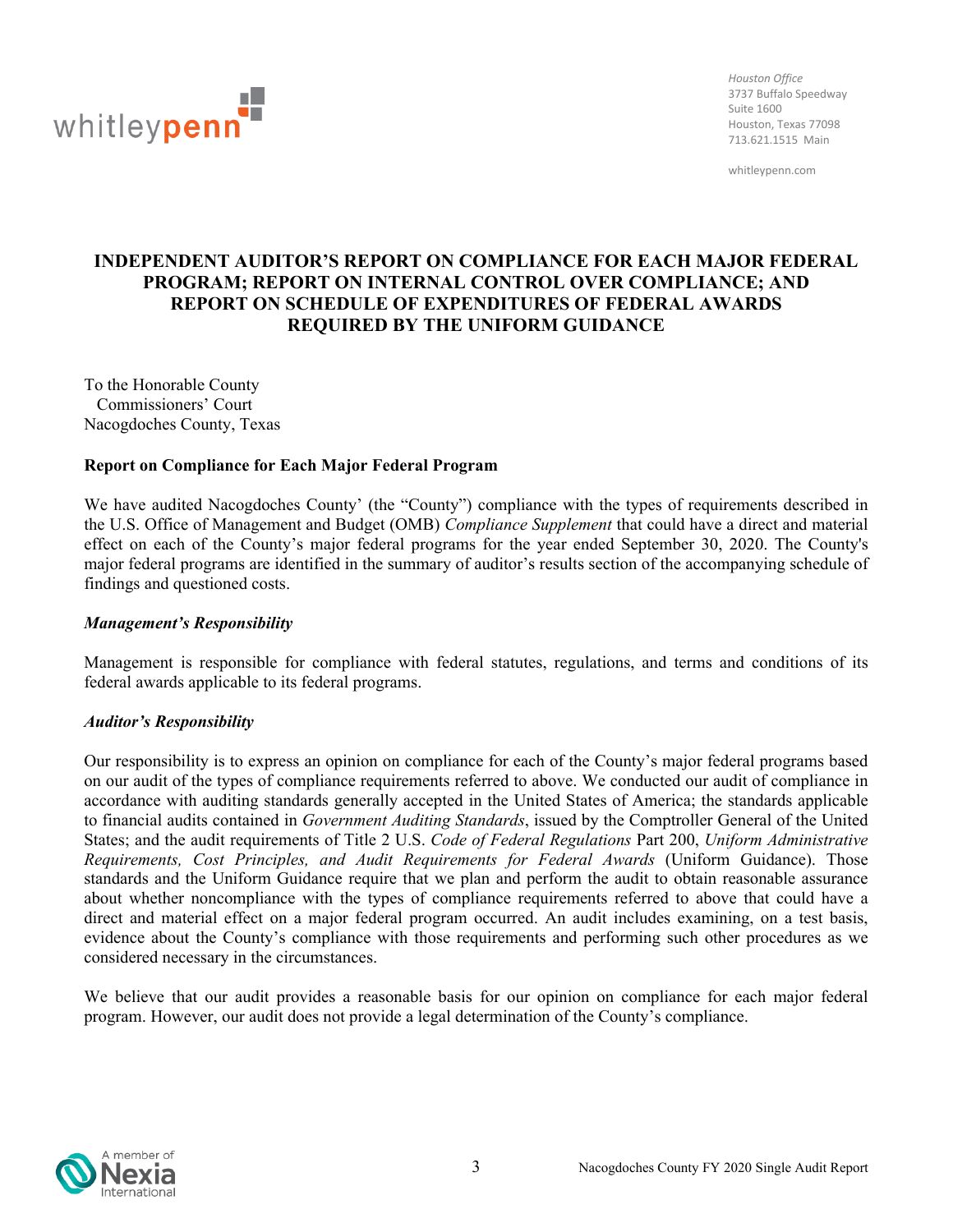#### *Opinion on Each Major Federal Program*

In our opinion, the County complied, in all material respects, with the types of compliance requirements referred to above that could have a direct and material effect on each of its major federal programs for the year ended September 30, 2020.

#### **Report on Internal Control Over Compliance**

Management of the County is responsible for establishing and maintaining effective internal control over compliance with the types of compliance requirements referred to above. In planning and performing our audit of compliance, we considered the County's internal control over compliance with the types of requirements that could have a direct and material effect on each major federal program to determine the auditing procedures that are appropriate in the circumstances for the purpose of expressing an opinion on compliance for each major federal program and to test and report on internal control over compliance in accordance with the Uniform Guidance, but not for the purpose of expressing an opinion on the effectiveness of internal control over compliance. Accordingly, we do not express an opinion on the effectiveness of the County's internal control over compliance.

A *deficiency in internal control over compliance* exists when the design or operation of a control over compliance does not allow management or employees, in the normal course of performing their assigned functions, to prevent, or detect and correct, noncompliance with a type of compliance requirement of a federal program on a timely basis. A *material weakness in internal control over compliance* is a deficiency, or combination of deficiencies, in internal control over compliance, such that there is a reasonable possibility that material noncompliance with a type of compliance requirement of a federal program will not be prevented, or detected and corrected, on a timely basis. A *significant deficiency in internal control over compliance* is a deficiency, or a combination of deficiencies, in internal control over compliance with a type of compliance requirement of a federal program that is less severe than a material weakness in internal control over compliance, yet important enough to merit attention by those charged with governance.

Our consideration of internal control over compliance was for the limited purpose described in the first paragraph of this section and was not designed to identify all deficiencies in internal control over compliance that might be material weaknesses or significant deficiencies. We did not identify any deficiencies in internal control over compliance that we consider to be material weaknesses. However, material weaknesses may exist that have not been identified.

The purpose of this report on internal control over compliance is solely to describe the scope of our testing of internal control over compliance and the results of that testing based on the requirements of the Uniform Guidance. Accordingly, this report is not suitable for any other purpose.

#### **Report on Schedule of Expenditures of Federal Awards Required by the Uniform Guidance**

We have audited the financial statements of the governmental activities, each major fund, and the aggregate remaining fund information of the County as of and for the year ended September 30, 2020, and the related notes to the financial statements, which collectively comprise the County's basic financial statements. We issued our report thereon dated March 31, 2021, which contained unmodified opinions on those financial statements. Our audit was conducted for the purpose of forming an opinion on the financial statements as a whole. The accompanying schedule of expenditures of federal awards is presented for purposes of additional analysis as required by the Uniform Guidance and is not a required part of basic financial statements.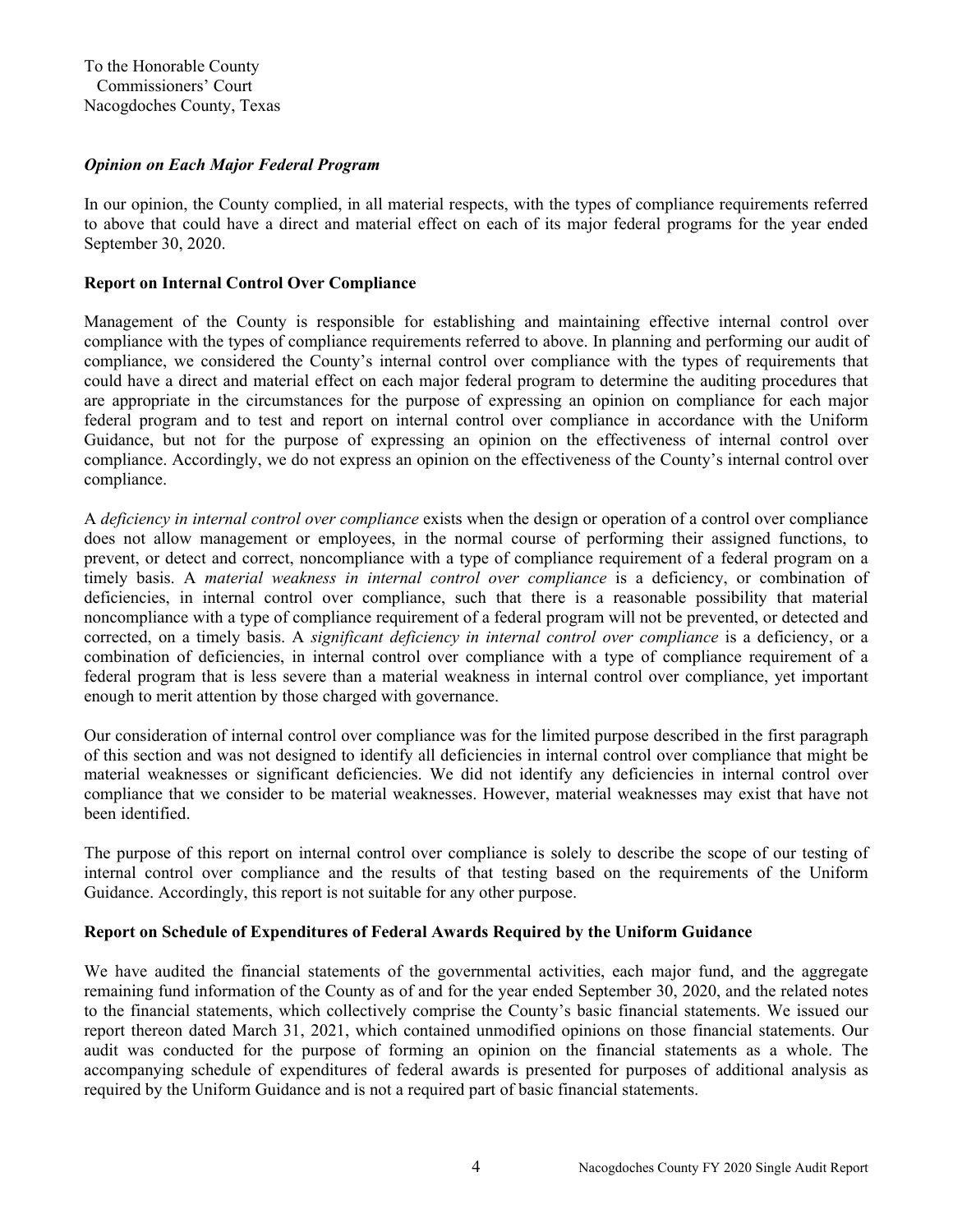To the Honorable County Commissioners' Court Nacogdoches County, Texas

Such information is the responsibility of management and was derived from and relates directly to the underlying accounting and other records used to prepare the basic financial statements. The information has been subjected to the auditing procedures applied in the audit of the financial statements and certain additional procedures, including comparing and reconciling such information directly to the underlying accounting and other records used to prepare the financial statements or to the basic financial statements themselves, and other additional procedures in accordance with auditing standards generally accepted in the United States of America. In our opinion, the schedule of expenditures of federal awards is fairly stated in all material respects in relation to the basic financial statements as a whole.

Whitley PEAN LLP

Houston, Texas March 31, 2021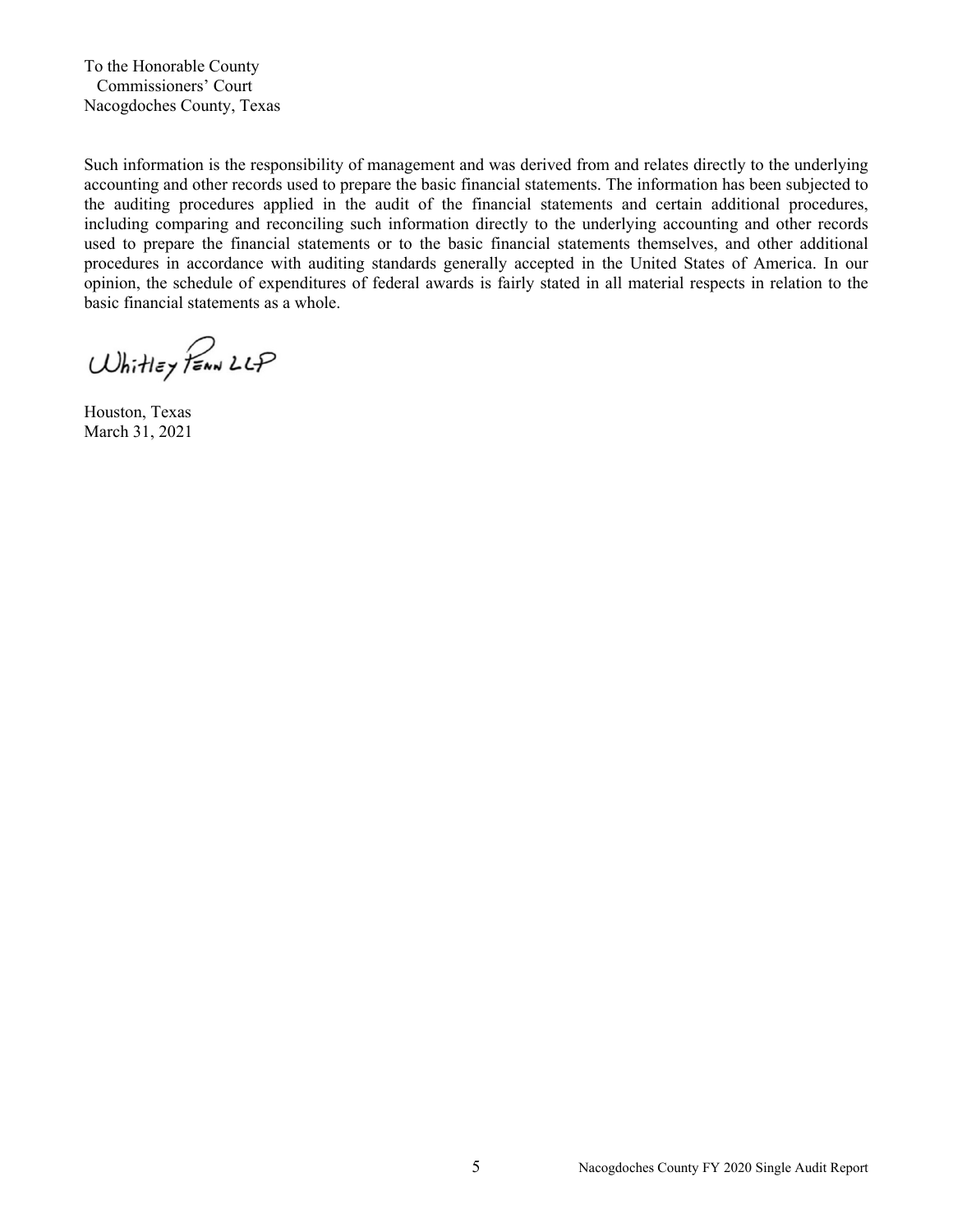#### **NACOGDOCHES COUNTY, TEXAS**  *SCHEDULE OF FINDINGS AND QUESTIONED COSTS For the Year Ended September 30, 2020*

#### **I. Summary of Auditors' Results**

#### **Financial Statements**

| Type of auditor's report issued                                                                                                                        | Unmodified         |
|--------------------------------------------------------------------------------------------------------------------------------------------------------|--------------------|
| Internal control over financial reporting:<br>Material weakness (es) identified?<br>Significant deficiency (ies) identified that are not considered to | N <sub>o</sub>     |
| be material weaknesses?                                                                                                                                | None reported      |
| Noncompliance material to the financial statements noted?                                                                                              | $\rm No$           |
| <b>Federal Awards</b>                                                                                                                                  |                    |
| Internal controls over major programs:<br>Material weakness (es) identified?<br>Significant deficiency (ies) identified that are not considered to     | No                 |
| be material weaknesses?                                                                                                                                | None reported      |
| Type of auditor's report issued on compliance for major<br>programs:                                                                                   | Unmodified         |
| Any audit findings disclosed that are required to be reported in<br>accordance with section 2 CFR 200.516(a)?                                          | No                 |
| Identification of Major Programs:                                                                                                                      |                    |
| <b>Name of Federal Programs or Cluster</b>                                                                                                             | <b>CFDA</b> Number |
| COVID-19 CARES Act Coronavirus Relief Fund (CRF)                                                                                                       | 21.019             |
| Dollar threshold used to distinguish Between Type A<br>and Type B federal programs:                                                                    | \$750,000          |
| Auditee qualified as low-risk auditee?                                                                                                                 | No                 |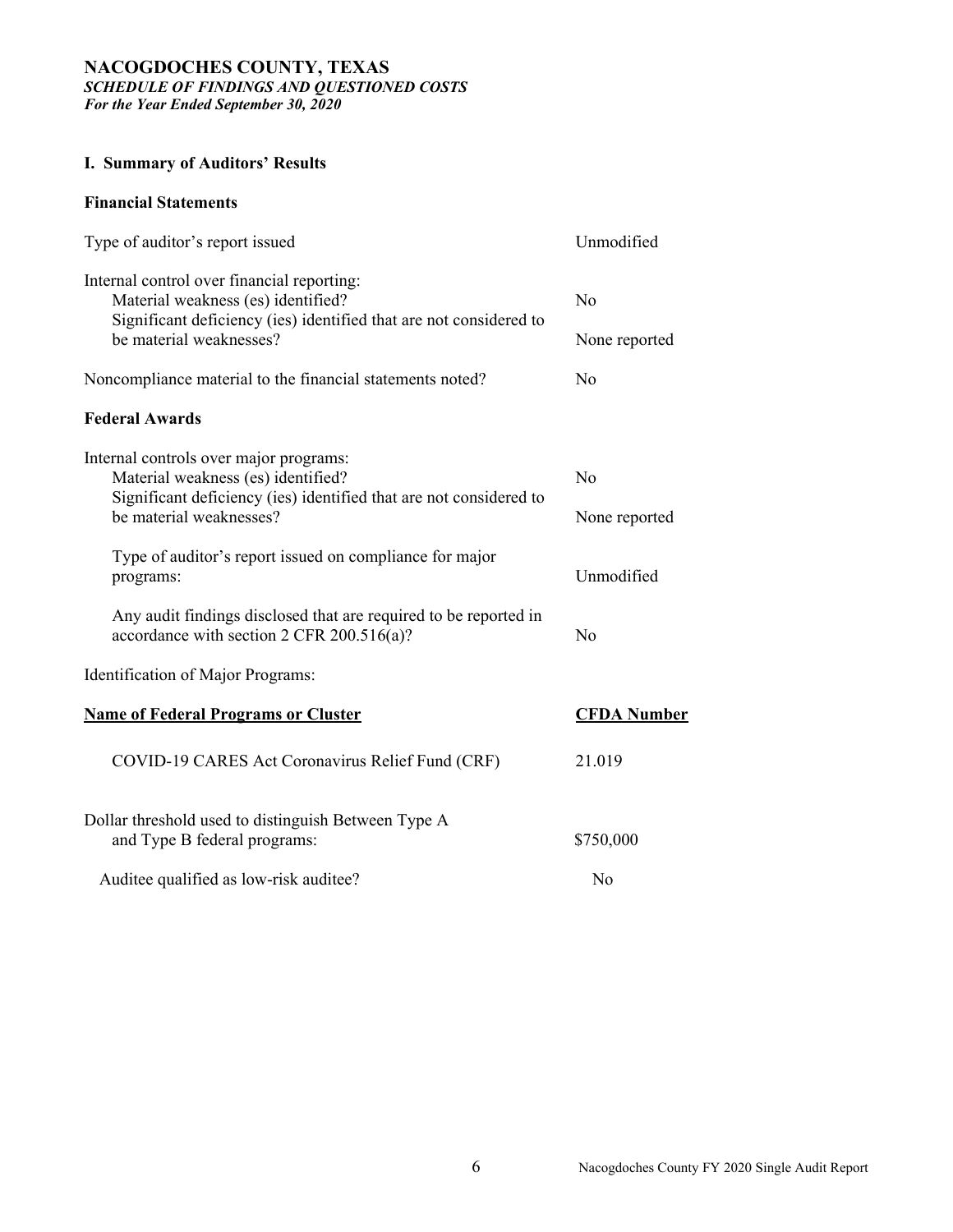#### **NACOGDOCHES COUNTY, TEXAS**  *SCHEDULE OF FINDINGS AND QUESTIONED COSTS (continued) For the Year Ended September 30, 2020*

## **II. Financial Statement Findings**

None Noted

## **III. Federal Award Findings and Questioned Costs**

None Noted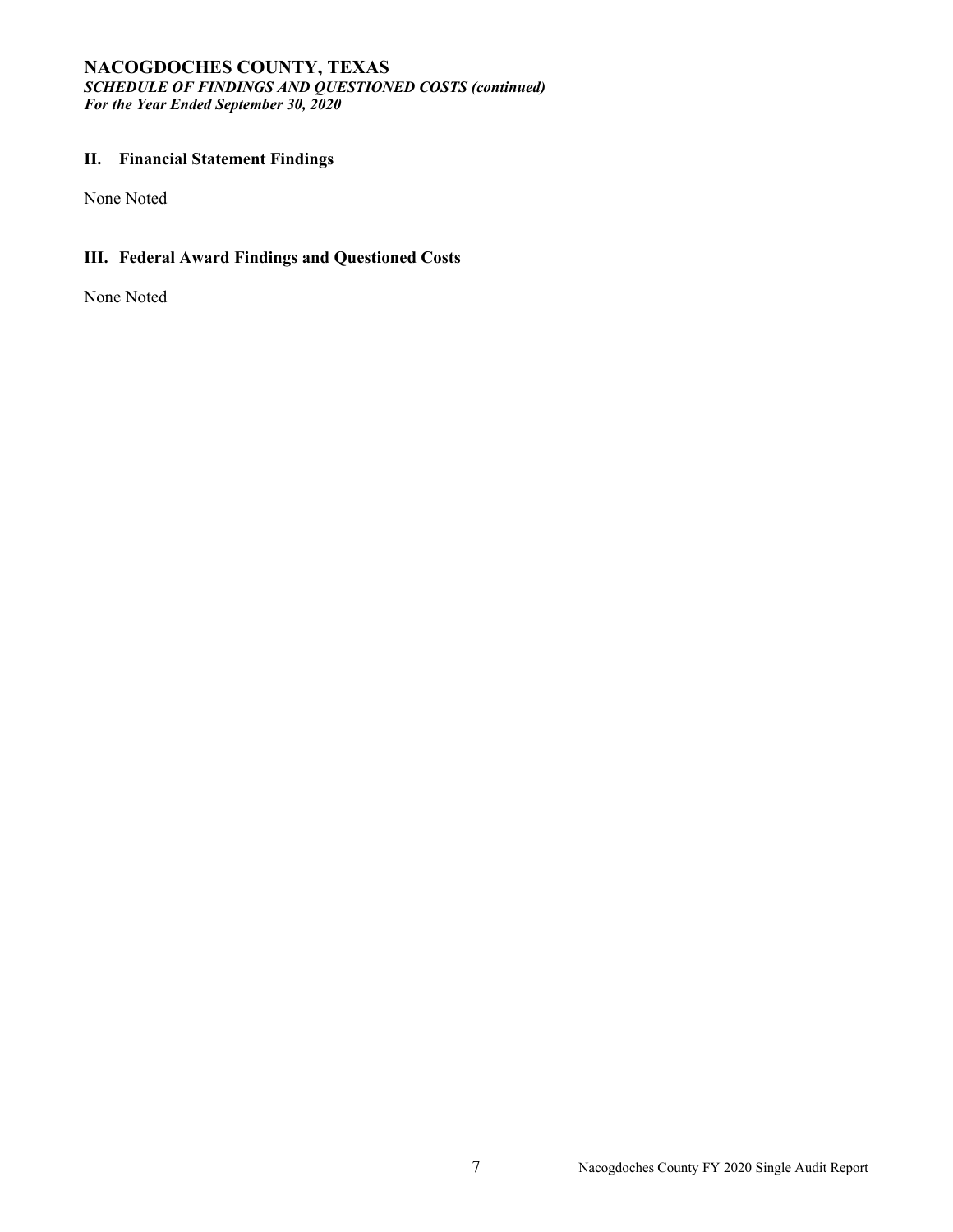#### **NACOGDOCHES COUNTY, TEXAS**  *SCHEDULE OF EXPENDITURES OF FEDERAL AWARDS For the Year Ended September 30, 2020*

| <b>Federal Grantor/ Pass-Through Grantor/ Program Title</b>                  | Federal<br><b>CFDA</b><br><b>Number</b> | <b>Pass-Through Entity</b><br><b>Identifying Number</b> | Federal<br><b>Expenditures</b> |
|------------------------------------------------------------------------------|-----------------------------------------|---------------------------------------------------------|--------------------------------|
| <b>U.S. Department of Agriculture</b>                                        |                                         |                                                         |                                |
| Passed through the Texas Comptroller of Public Accounts:                     |                                         |                                                         |                                |
| Schools and Roads - Secure Rural Schools Act of 2000                         | 10.665                                  | PL 115-141                                              | 23,994<br>\$.                  |
| <b>Total U.S. Department of Agriculture</b>                                  |                                         |                                                         | 23,994                         |
| <b>U.S. Department of Housing and Urban Development</b>                      |                                         |                                                         |                                |
| Passed through the Texas Department of Agriculture:                          |                                         |                                                         |                                |
| Community Development Block Grant (CDBG) - Etoile Water Supply Corporation   | 14.228                                  | 7219300                                                 | 23,691                         |
| <b>Total U.S. Department of Housing and Urban Development</b>                |                                         |                                                         | 23,691                         |
| <b>U.S. Department of Justice</b>                                            |                                         |                                                         |                                |
| Direct:                                                                      |                                         |                                                         |                                |
| Federal Equitable Sharing Program - Nacogdoches<br>County Sheriff's Office   | 16.922                                  | N/A                                                     | 8,342                          |
| State Criminal Alien Assistance Program (SCAAP) 2018                         | 16.606                                  | 2019-AP-BX-1293                                         | 12,967                         |
| State Criminal Alien Assistance Program (SCAAP) 2019                         | 16.606                                  | 2020-AP-BX-0918                                         | 6,983                          |
| <b>Total CFDA #16.606</b>                                                    |                                         |                                                         | 19,950                         |
| <b>Bullet Proof Vest Program</b>                                             | 16.607                                  | N/A                                                     | 1,042                          |
| Passed through the Texas Office of the Governor - Criminal Justice Division: |                                         |                                                         |                                |
| Coronavirus Emergency Supplemental Funding (CESF) Program                    | 16.034                                  | 4144301; 2020-VD-BX-0002                                | 86,445                         |
| <b>Total U.S. Department of Justice</b>                                      |                                         |                                                         | 115,779                        |
| <b>U.S. Election Assistance Commission</b>                                   |                                         |                                                         |                                |
| Passed through the Texas Secretary of State:                                 |                                         |                                                         |                                |
| HAVA 2020 CARES Act (FY20 & FY 21)                                           | 90.404                                  | TX20101CARES-174                                        | 40,785                         |
| HAVA 2020 CARES Act Election Security Sub-Grant (FY20)                       | 90.404                                  | TX18101001-01-174                                       | 39,919                         |
| Total CFDA #90.404                                                           |                                         |                                                         | 80,704                         |
| <b>Total U.S. Election Assistance Commission</b>                             |                                         |                                                         | 80,704                         |
| U.S. Department of Health and Human Services                                 |                                         |                                                         |                                |
| Passed through the Texas Department of Family and Protective Services:       |                                         |                                                         |                                |
| Foster Care Title IV-E County Legal Services Contract                        | 93.658                                  | 24723376                                                | 695                            |
| Passed through the Texas Office of the Attorney General                      |                                         |                                                         |                                |
| Child Support Enforcement - State Case Registry/Local                        | 93.563                                  | 17-C0060                                                |                                |
| <b>Customer Syc Contract</b>                                                 |                                         |                                                         | 111                            |
| <b>Total U.S. Department of Health and Human Services</b>                    |                                         |                                                         | 806                            |
| <b>U.S. Department of the Treasury</b>                                       |                                         |                                                         |                                |
| Passed through the Texas Department of Emergency Management:                 |                                         |                                                         |                                |
| CARES Act: Coronavirus Relief Fund (CRF)                                     | 21.019                                  | S# 634                                                  | 557,727                        |
| <b>Total U.S. Department of the Treasury</b>                                 |                                         |                                                         | 557,727                        |
| <b>U.S. Department of the Interior</b>                                       |                                         |                                                         |                                |
| Direct:<br>Payments in Lieu of Taxes (PILT)                                  | 15.226                                  | PL 114-113                                              | 65,043                         |
|                                                                              |                                         |                                                         |                                |
| <b>Total U.S. Department of the Interior</b>                                 |                                         |                                                         | 65,043                         |
|                                                                              |                                         |                                                         |                                |
| <b>Total Federal Expenditures</b>                                            |                                         |                                                         | 867,744<br>S                   |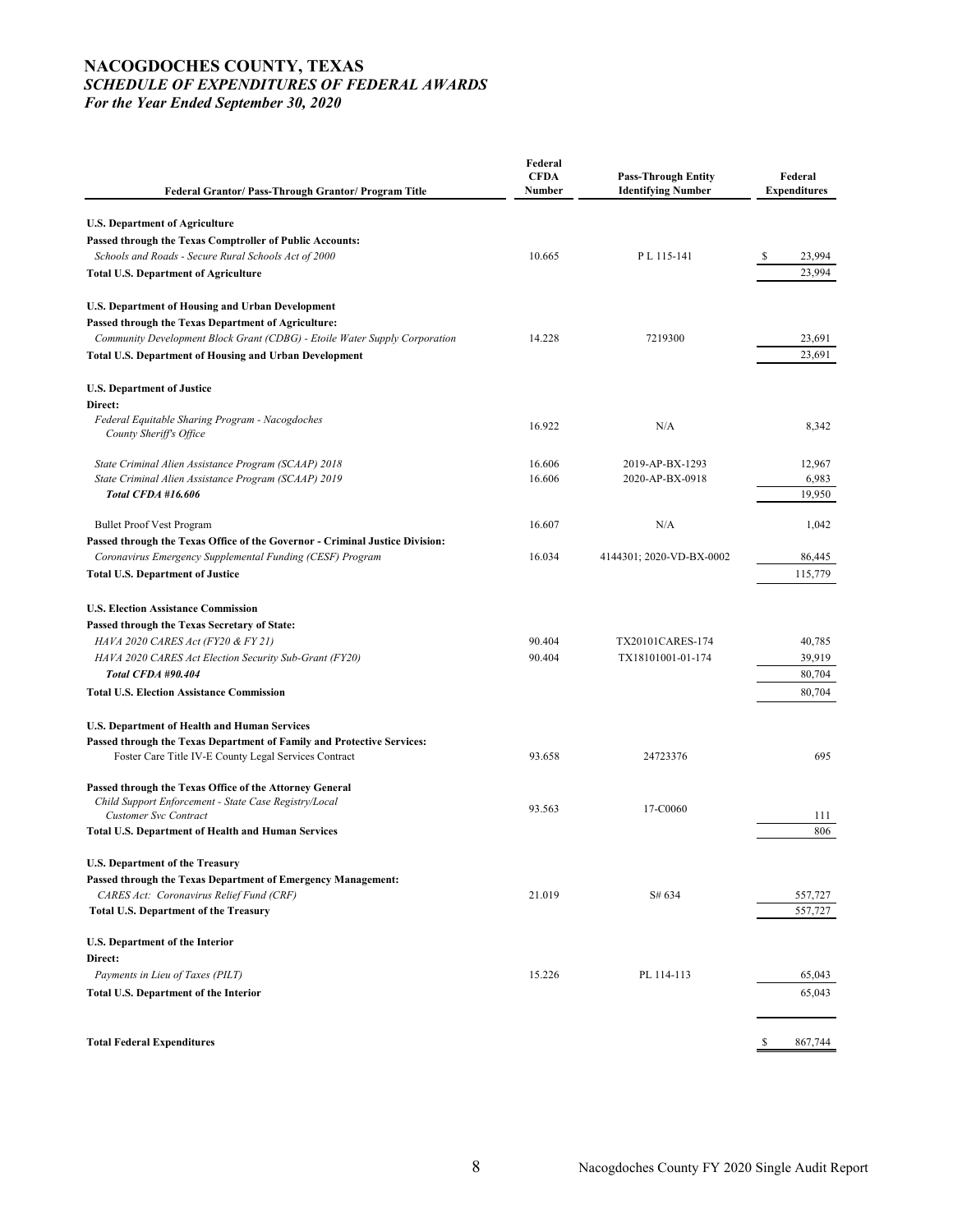#### **NACOGDOCHES COUNTY, TEXAS**  *NOTES TO SCHEDULE OF EXPENDITURES OF FEDERAL AWARDS For the Year Ended September 30, 2020*

#### **Note 1 - Summary of Significant Accounting Policies**

The County accounts for awards under federal programs in the General and Special Revenue governmental funds.

In the governmental funds, federal programs are accounted for using a current financial resources measurement focus. With this measurement focus, only current assets and current liabilities generally are included on the balance sheet. Operating statements of these funds present increases (i.e. revenues and other financing sources) and decreases (i.e. expenditures and other financing uses) in net current assets.

The modified accrual basis of accounting is used for these funds. This basis of accounting recognizes revenues in the accounting period in which they become susceptible to accrual, i.e., both measurable and available, and expenditures in the accounting period in which the liability is incurred, if measurable, except for certain compensated absences and claims and judgments, which are recognized when the obligations are expected to be liquidated with expendable available financial resources. Expenditures are recognized following the cost principles contained in the Uniform Guidance, wherein certain types of expenditures are not allowable or are limited to reimbursement. Pass-through entity identifying numbers are presented where available.

Federal grant funds are considered to be earned to the extent of expenditures made under the provisions of the grant, and, accordingly, when such funds are received, they are recorded as unearned revenues until earned. Generally, unused balances are returned to the grantor at the close of specified project periods. The County has elected not to use the 10 percent de minimis indirect cost rate allowed under the Uniform Guidance.

#### **Note 2 - Basis of Presentation**

The accompanying schedule of expenditures of federal awards (the "Schedule") includes the federal grant activity of the County under programs of the federal government for the year ended September 30, 2020. The information in this schedule is presented in accordance with the requirements of the Office of Management and Budget (OMB) Uniform Guidance*.* Because the Schedule presents on a selected portion of the operations of the County, it is not intended to and does not present the financial position, changes in net assets or cash flows of the County.

#### **Note 3 - Availability of Federal Grant Funds**

The period of availability for federal grant funds for the purpose of liquidation of outstanding obligations made on or before the ending date of the federal project period extended 90 days beyond the federal project period ending date, in accordance with provisions of the *Compliance Supplement.* 

#### **Note 4 - Relationship to Federal Financial Reports**

Grant expenditure reports as of September 30, 2020, which have been submitted to grantor agencies will, in some cases, differ slightly from amounts disclosed herein. The reports prepared for grantor agencies are typically prepared at a later date and often reflect refined estimates of year-end accruals. The reports will agree at termination of the grant as the discrepancies noted are timing differences.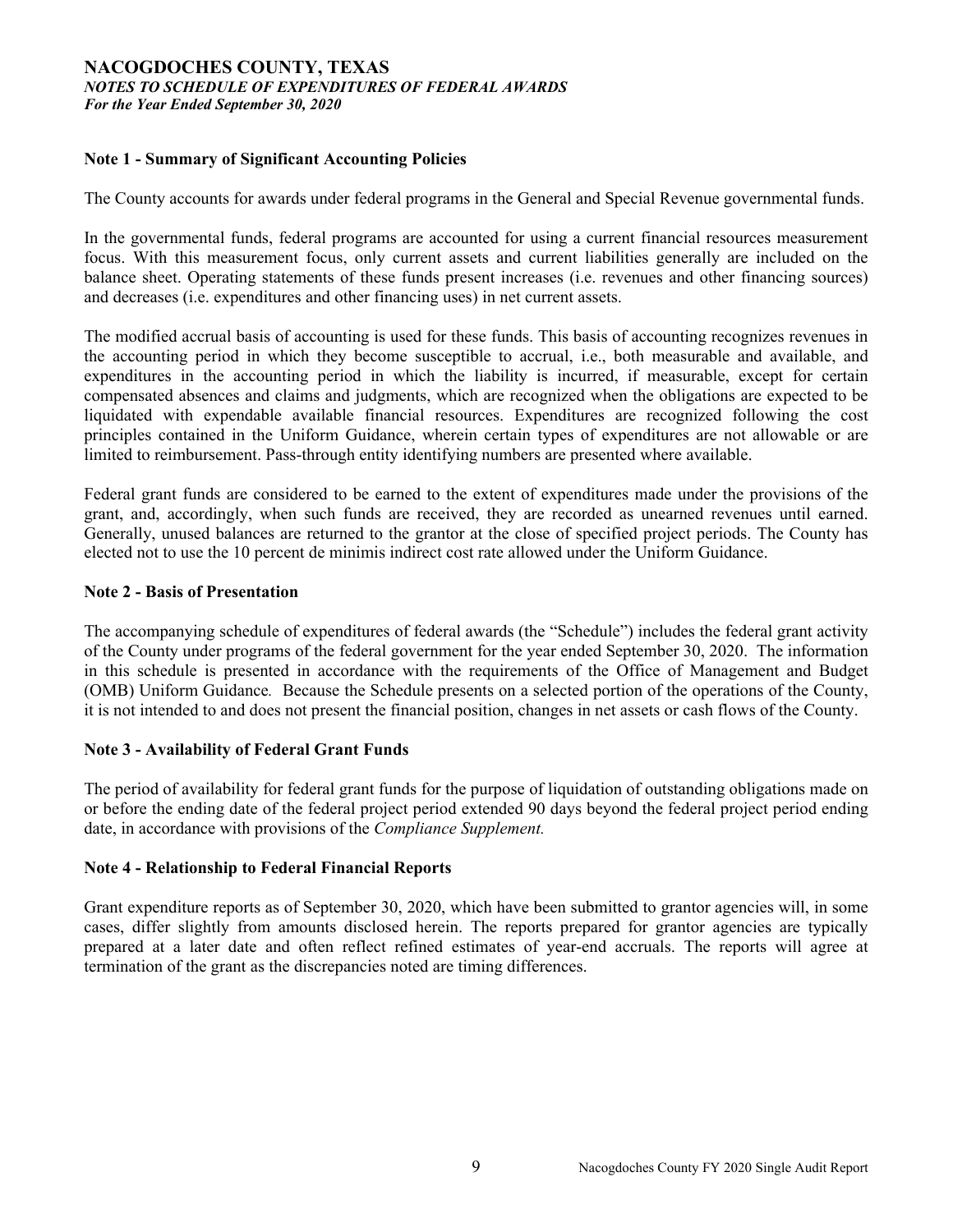#### **NACOGDOCHES COUNTY, TEXAS**  *SUMMARY SCHEDULE OF PRIOR AUDIT FINDINGS For the Year Ended September 30, 2020*

Federal regulations, Title 2 U.S. Code of Federal Regulations Section 200.511 states, "The auditee is responsible for follow-up and corrective action on all audit findings. As part of this responsibility, the auditee must prepare a summary schedule of prior audit findings." The summary schedule of prior audit findings must report the status of the following:

- All audit findings included in the prior audit's schedule of findings and questioned costs and
- All audit findings reported in the prior audit's summary schedule of prior audit findings except audit findings listed as corrected.

#### **I. Prior Audit Findings**

None reported